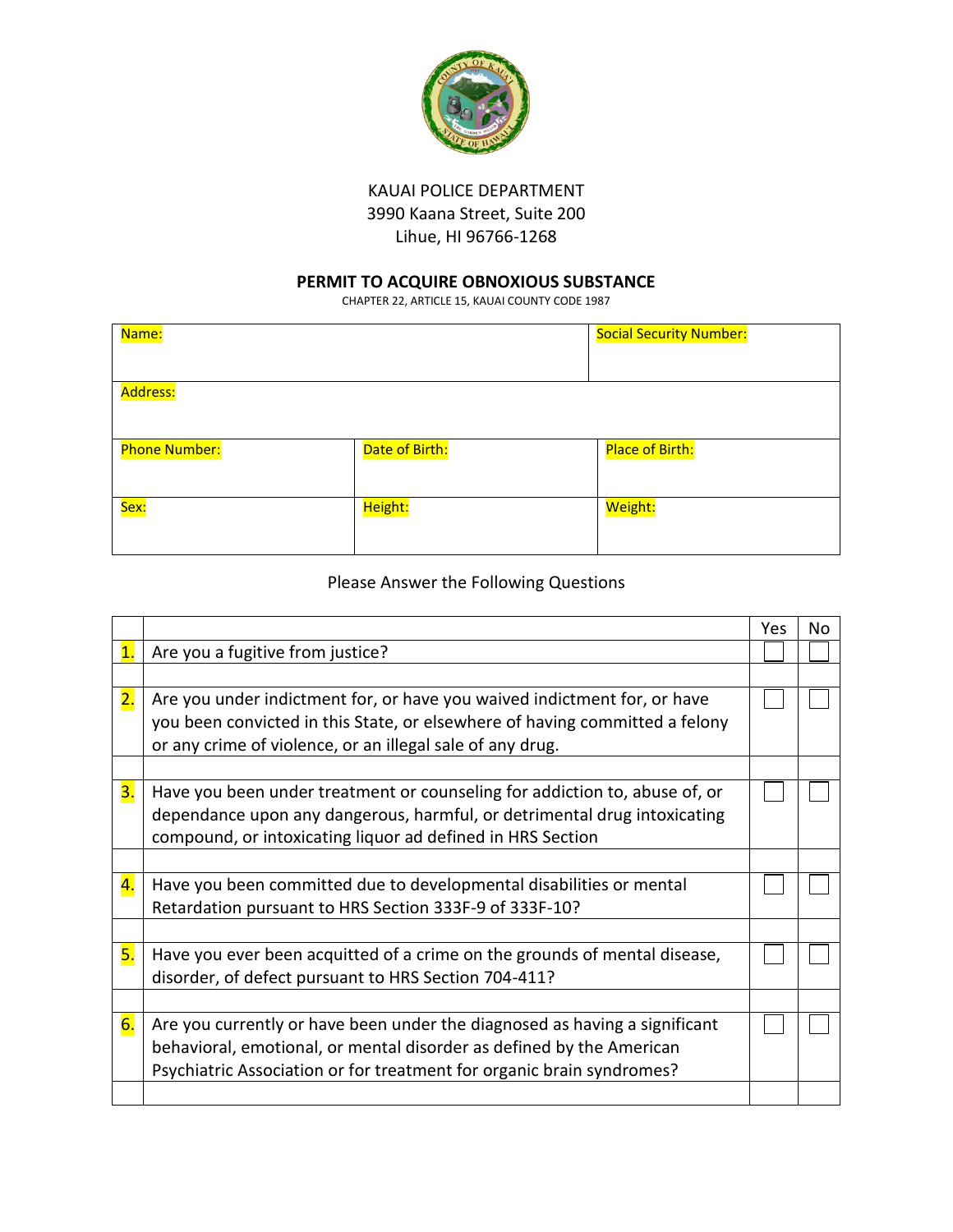|    | Are you currently or have been restrained pursuant to an order of any court<br>from contacting, threatening, or physically abusing any person?                                                        |  |
|----|-------------------------------------------------------------------------------------------------------------------------------------------------------------------------------------------------------|--|
| 8. | If you are under the age of twenty-five years old, have you ever been<br>adjudicated by the family court to have committed a felony, two or more<br>crimes of violence, or illegal sale of any drugs? |  |

Explanation of any "Yes" Answers:

#### NOTE:

Hawaii Revised Statues, Section 134-17(a): Any person who gives false information or offers false evidence from his/her identity in complying with any of the requirements of this document, shall be guilty of a misdemeanor, providing, however that if any person intentionally gives false information or offers evidence concerning their psychiatric or criminal history in complying with any of the requirements of this part, that person shall be guilty of a class C felony.

I certify that the answers to the foregoing questions are true and accurate to the best of my knowledge.

| <b>Signature</b>                |                  | <b>Date</b> |  |
|---------------------------------|------------------|-------------|--|
|                                 | FOR KPD USE ONLY |             |  |
| <b>Mental Health Check:</b>     |                  | Approved:   |  |
| <b>Criminal History Check:</b>  |                  | Date:       |  |
| <b>Restraining Order Check:</b> |                  |             |  |
| KPD FORM 528                    |                  |             |  |